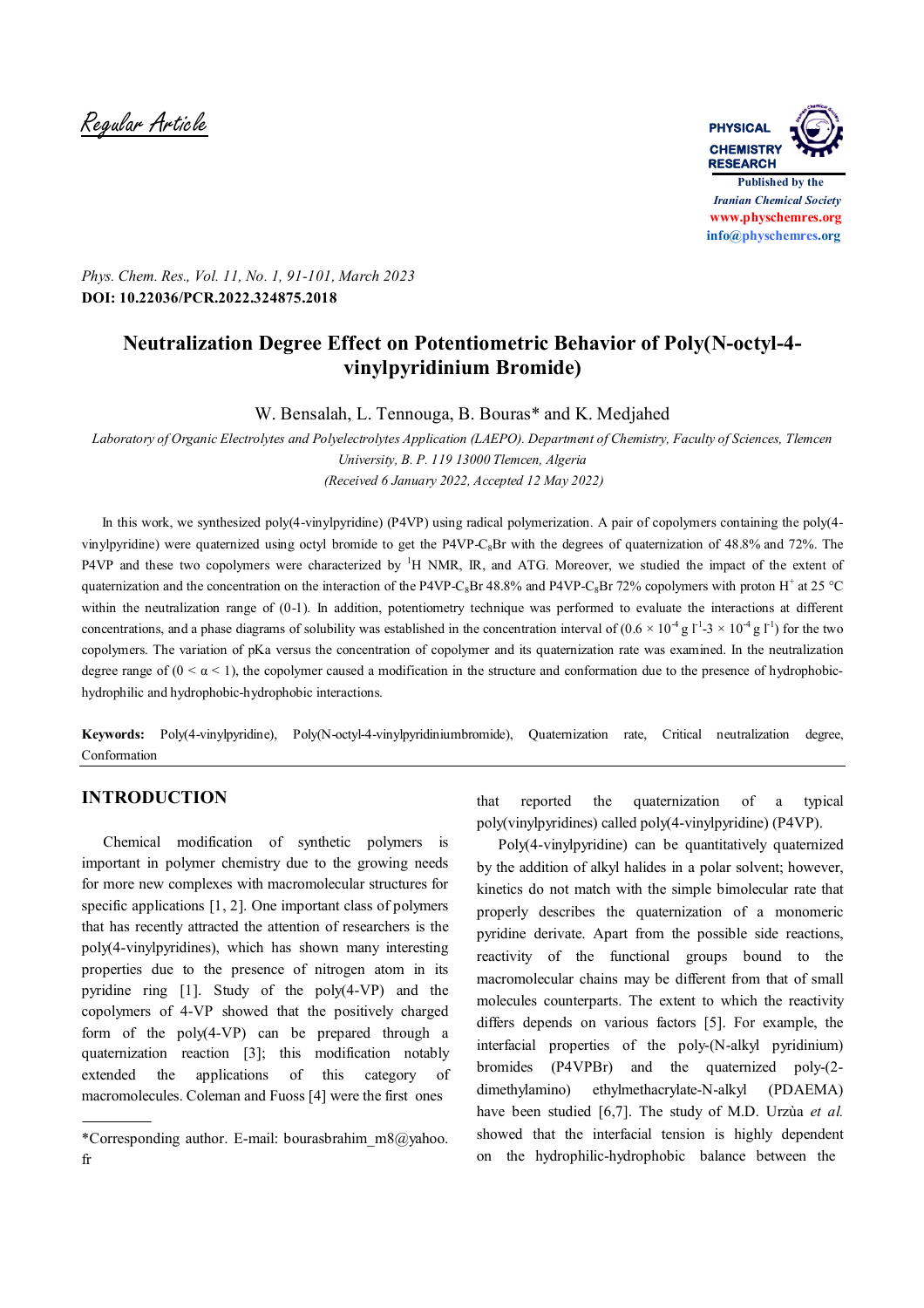pyridinium group and the length of the polyelectrolyte side aliphatic chain [6].

 P4VP homopolymer solution properties, using hydrochloric acid as protonating agent, were studied considering the pKa variation and the protonation degree  $(\alpha)$ that depends on P4VP molecular weight. Mansri *et al.* [8] studied the weight-average molar mass, which was determined by light scattering and viscometry techniques. Tennouga *et al.* [9] reported the potentiometric and thermodynamic studies of the poly(N-octyl-4 vinylpyridinium bromide) copolymers in aqueous solutions.

 There are several studies on ionic balance of the polybases such as poly(4-vinylpyridine) [10-13]. The literature data revealed that the electrostatic interactions in polyelectrolytes can generally affect the polymer properties in two ways: diminishing the degree of ionization compared to the monomer analogues, and modifying the free energies of conformation that causes altering the distribution function of the conformation set for the macromolecule.

 In this paper, we studied the synthesis of the P4VP, and the quaternization of this polymer with octyl-bromide in ethanol. The obtained polymers were characterized by proton nuclear magnetic resonance  $({}^{1}H$  NMR), Fourier transformation infrared spectroscopy (FTIR), thermogravimetric analysis (TGA), and conductimetry techniques. The behaviors of Copolymers in water were also examined by pH titrations of the P4VP-C<sub>8</sub>Br at 25 °C. The visible dissociation constant pKa, which is a sensitive function of the electrostatic potential for protonated polymers, was estimated by changing the protonation degree and the corresponding pH values.

# **EXPERIMENTAL**

#### **Materials**

 **Synthesis of poly(4-vinylpyridine).** The poly(4 vinylpyridine) was synthesized by radical polymerization using benzoyl peroxide as initiators in toluene at 90 °C, taking in to consideration the described procedures [14]. First, dissolution of the poly(4-viniylpyridine) was done and then the precipitation in the solvent (ethanol/ether) was considered. We deduced the molecular weight of P4VP in absolute ethanol  $\overline{M}_V = 6.1 \times 10^4$  g mol<sup>-1</sup> using the following Eq.  $(1)$ :

$$
[\eta] = 2.35 \times 10^{-5} \times M_V^{0.68}
$$
 (1)

 **Synthesis of poly(N-octyl-4-vinylpyridinium bromide)** copolymers (P4VP-C <sub>8</sub>Br). The quaternization was completed by the refluxing of poly(4-vinylpyridine) in ethanol with octyl-bromide. The reactions were performed under nitrogen in a thermostated water batch  $(\pm 0.1 \text{ K})$ . The quaternization rate was obtained using conductivity [15]. The kinetic study was done by taking 0.2 ml of reactional mixture against a time. Indeed, the solution was poured into the diethyl ether to get a solid that was also washed with the diethyl ether, filtered and dried under vacuum at room temperature. P4VP- $C_8$ Br quaternization rate was reinforced by <sup>1</sup>H NMR and ATG. The copolymers are called P4VP- $C_8Br1$  and P4VP- $C_8Br2$ , respectively (Fig. 1). Table 1 shows the obtained values of the quaternization rate.

### **Characterization**

 The molecular weights of the polymers were determined by Ubbelhode-Schott Gerat AVS400 viscometer.

 Infrared (IR) spectra of the polymers were obtained using an SHIMADZU TFIR-8300, FTIR spectrometer.

The Proton Nuclear Magnetic Resonance  $(^1H$  NMR) of the copolymers were recorded with a Bruker 200 Mhz at room temperature (solvent methanol detred).



**Fig.1.** Structural unit of (a) P4VP and (b) P4VP- $C_8Br$ .

 **Table 1.** Values of Molar Quaternization Rate

| Copolymer     | Quaternization rate |
|---------------|---------------------|
| $P4VP-C_8Br1$ | 48.8%               |
| $P4VP-C_8Br2$ | 72%                 |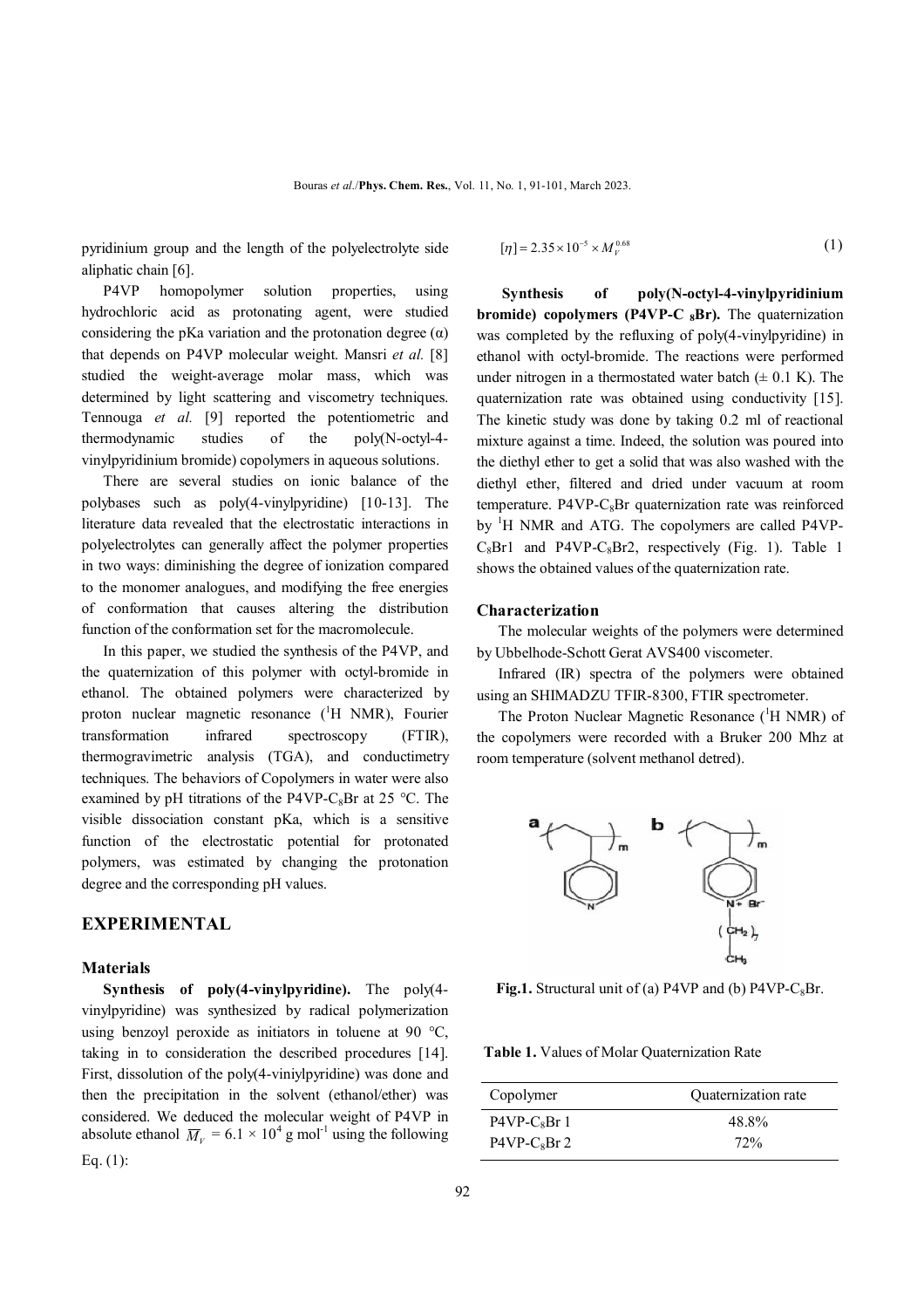Thermogravimetric analyses of the copolymers were conducted using TA Instruments Q Series Q600 SDT. Dynamic measurements were done at a heating rate of  $5^{\circ}$ C min<sup>-1</sup>.

#### **Methods**

 **Conductimetry measurements.** The conversion rate of the quaternization reaction was determined by conductimetric titration of the bromide ions with  $AgNO<sub>3</sub>$ using a Mettler DL 40 RC titrator with a silver electrode.

**pH** Metric titrations. The pH metric titrations were achieved in a thermostated vessel at 25 °C using a "Denver Instrument" model 225, equipped with a Schott combined electrode. The system was standardized with buffers solutions at pH 4.01 and 7.02. Stabilization of the pH solutions of P4VP needed a few minutes rest time in the high pH range. Therefore, further addition of the titrant was delayed until reaching a constant value of pH.

#### **RESULTS AND DISCUSSION**

#### **Characterization of Copolymers**

 **FTIR Spectra.** Figure 2 presents the FTIR spectra of the P4VP and P4VP-C<sub>8</sub>Br samples. Bands at 994 and 1407 cm-1 are due to the vibrations of the vinyl group, and

the vibration near the  $3500 \text{ cm}^{-1}$  is related to imines; complete disappearance of bands corresponding to the valence oscillations in pyridine rings at 1597 and 1415  $\text{cm}^{-1}$ , and to the appearance of new bands corresponding to the valence oscillations in the quaternized pyridine rings at 1466 cm<sup>-1</sup>, are due to alkylation [16]. The intensity of bands at 2924 and 2853 cm<sup>-1</sup> indicates the existence of C-H bonds in  $-CH_2$  and–CH<sub>3</sub> belonging to the main chain of the alkyl radicals. The small band at  $2362 \text{ cm}^{-1}$  corresponded to the ammonium salt. A band was obtained at  $1638 \text{ cm}^{-1}$  that may be related to the amine salt  $(-N + H)$ -binding vibration) [17, 18].

**Proton nuclear magnetic resonance ( <sup>1</sup>H NMR).** Figures 3 and 4 represent the  $\mathrm{H}$  NMR spectra of the  $P4VPC<sub>8</sub>Br$ . Protons of alkylated pyridine rings led to signals at 8.47-8.78 ppm and 7.98-7.92 ppm. Protons of the octyl group, which are close to the pyridinium rings, led to signals at 4.58-4.58 ppm and 2.08-2.08 ppm. The signals at 3.31-3.09 ppm are due to the presence of the protons of methylene groups of the main chain. The methylene and methyl groups of the alkyl chains of octyl groups are the source of the signals at the low field 1.36-1.33 ppm and 0.94 ppm. The first spectrum proved the 48.8% alkylation of the pyridine rings; this amount was 72%in the second spectrum.



**Fig. 2.** FTIR spectra of P4VP and P4VP- $C_8Br$ .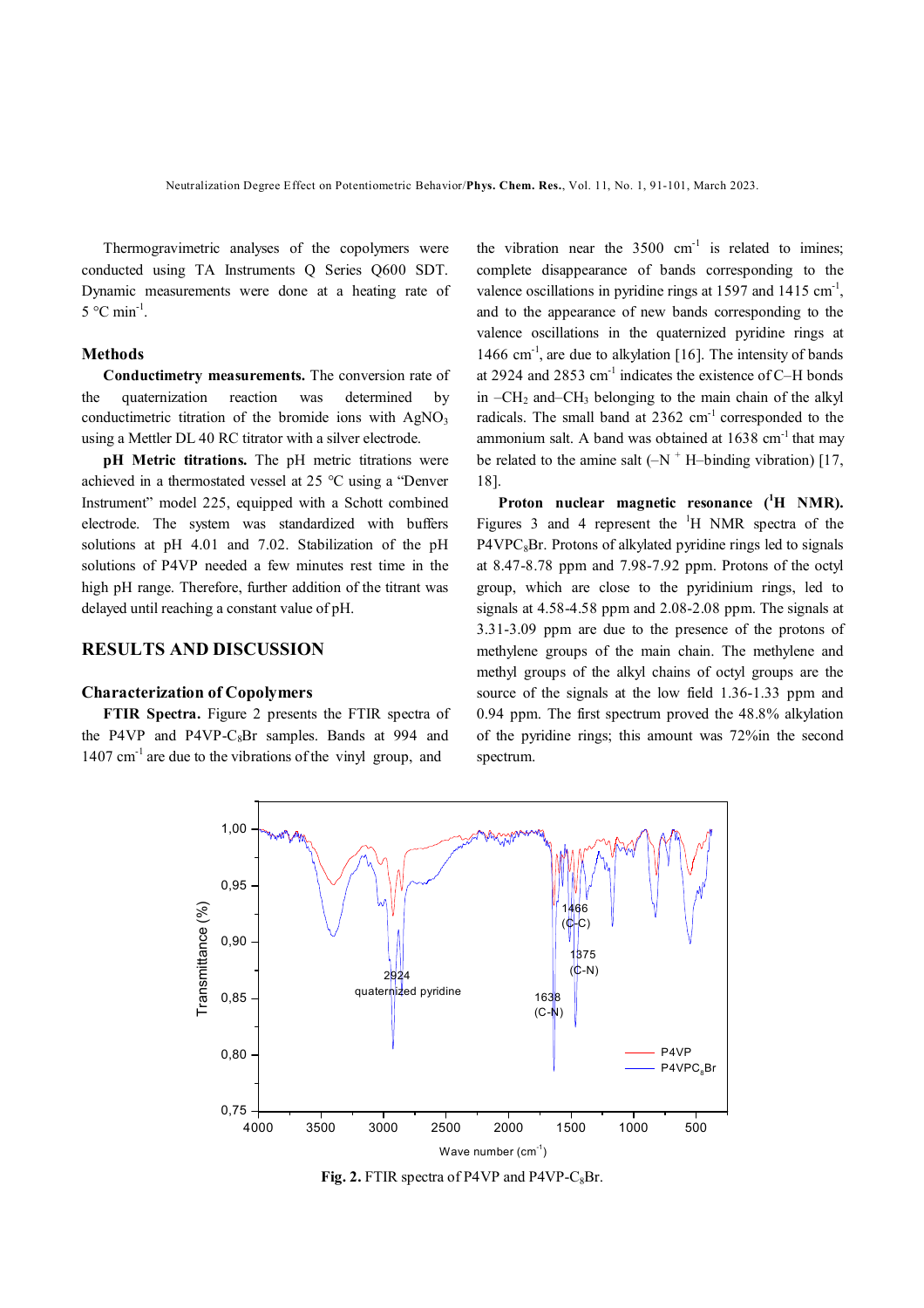

Bouras *et al*./**Phys. Chem. Res.**, Vol. 11, No. 1, 91-101, March 2023.





**Fig. 4.** <sup>1</sup>H NMR spectrum of P4VP-C<sub>8</sub>Br 2 in CH<sub>3</sub>OD.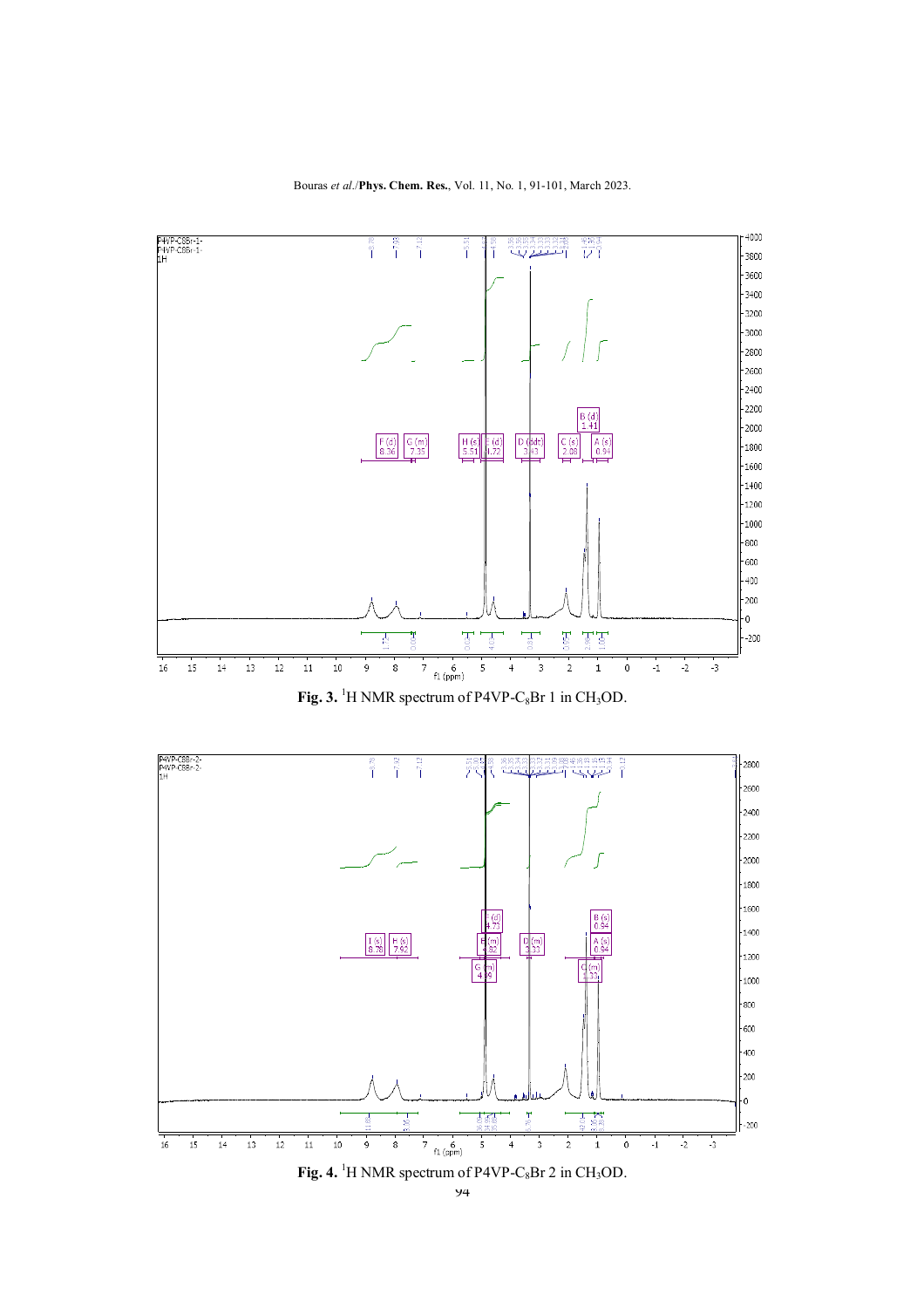**Thermogravimetric analysis.** Thermogravimetric analysis is considered as the most important method for studying the thermal stability of polymers. It monitors the variation in a sample's weight as a function of temperature. We have studied the thermal stability of the P4VP-C<sub>8</sub>Br in the temperature range between 35 and 800 °C under air. We have performed two kinds of experiments; one used a dynamic mode (35 to 800 °C, with heat ramp rate of  $5^{\circ}$ C min<sup>-1</sup>), and the other uses an isothermal mode (100  $^{\circ}$ C for 12 h). The thermogravimetric curves obtained for the  $P4VP-C_8Br$  copolymers are shown in Fig. 5. We obtained a loss of weight about 7% between 35 and 200 °C. This was due to the removal of residual water molecules from the polymer. On the other hand, for polymers with poly(4 vinylpyridinium), the loss of weight was due to the fast quaternization phenomenon resulting from the interruption of C-N<sup>+</sup> bands  $[19,20]$ .

 We obtained that the percentage of weight loss between 200 to 400 °C corresponded to the remained amount of the alkyl bromide  $C_8H_{17}Br$  in samples. It was at 400 °C that the degradation of the principal skeleton of the copolymer started effectively. The copolymers were stable until 200 °C. The percentage of quaternization is in accordance with the repots in the literature [21,9].

 **Study of (P4VP-C8Br)/HCl interactions by potentiometric technique.** We studied the interaction of the copolymer with proton  $H^+$  at 25 °C by potentiometric technique using hydrochloric acid solution for potentiometric titrations.

The copolymer concentration for titrations was  $0.6 \times$  $10^{-4}$  to 3  $\times$  10<sup>-4</sup> g  $\Gamma^1$ , that were already chosen from the phase diagram [9]; 20 ml of the solutions were titrated by HCl already prepared in water ( $C_{\text{HC}} = 10 \times C_{\text{PAVP}}$ ).

 The potentiometric titration of the partially protonated poly(4-vinylpyridine) in aqueous medium was first studied by Fuoss and Strauss [12]. They followed the variation of pKa in accordance with the degree of neutralization in the interval of  $\alpha$  (0-0.5) using Eq. (2). The value of pKa at  $\alpha$  = 0.5 was determined to be 3.0-3.2. Kirsh [11] used the complete potentiometric titration of P4VP in the ethanol/water mixtures. The results showed that both pKa at  $\alpha = 0.5$  and pK<sub>0</sub> are notably less than pKa of the ethylpyridine. Some results were found by Satoh [22] in the presence of 0.1 M NaCl or 0.1 M of sodium benzene



**Fig. 5.** Thermogravimetric curves of P4VP and P4VP- $C_8Br$ .

sulfonate in aqueous solution as well as in 45% aqueous ethanol solution.

$$
\alpha = \frac{[H_3 O^+]}{[P_4 V P]} \tag{2}
$$

Complete titration of polyvinylpyridines ( $\alpha = 0$  to  $\alpha = 1$ ) was performed in a water-ethanol mixture [11-23]. The titrations of P4VP and P2VP were studied by potentiometry in an ethanol-water (45-50% in weight) mixture and at ionization degree ( $\alpha = 0$  to  $\alpha = 1$ ) [11].

 The pyridinc functions encircled by quaternized close groups were less reactive; this phenomenon of autoretardation was not obtained for the simple monomers molecules. In the case of the macromolecules, the distribution of the charges is controlled by a chemical structure that defines the microstructure of the samples, and the sequence in the case of copolymer.

 Mansri *et al.* [8] plotted the titration curves of the P4VP in water/methanol mixture for different concentrations and at 25 °C. For the concentrations more than  $2.10^{-3}$  M, the pH decreased regularly. In contrast to low concentrations, the curve for  $1.6 \times 10^{-4}$  M was more complex, reproducing the conformational transition between  $\alpha = 0.1$  and  $\alpha = 0.2$ . This is specific to the titration of a narrow compact conformation in which the cohesive forces maintain the pyridinium groups close together; the pKa was increased for this case.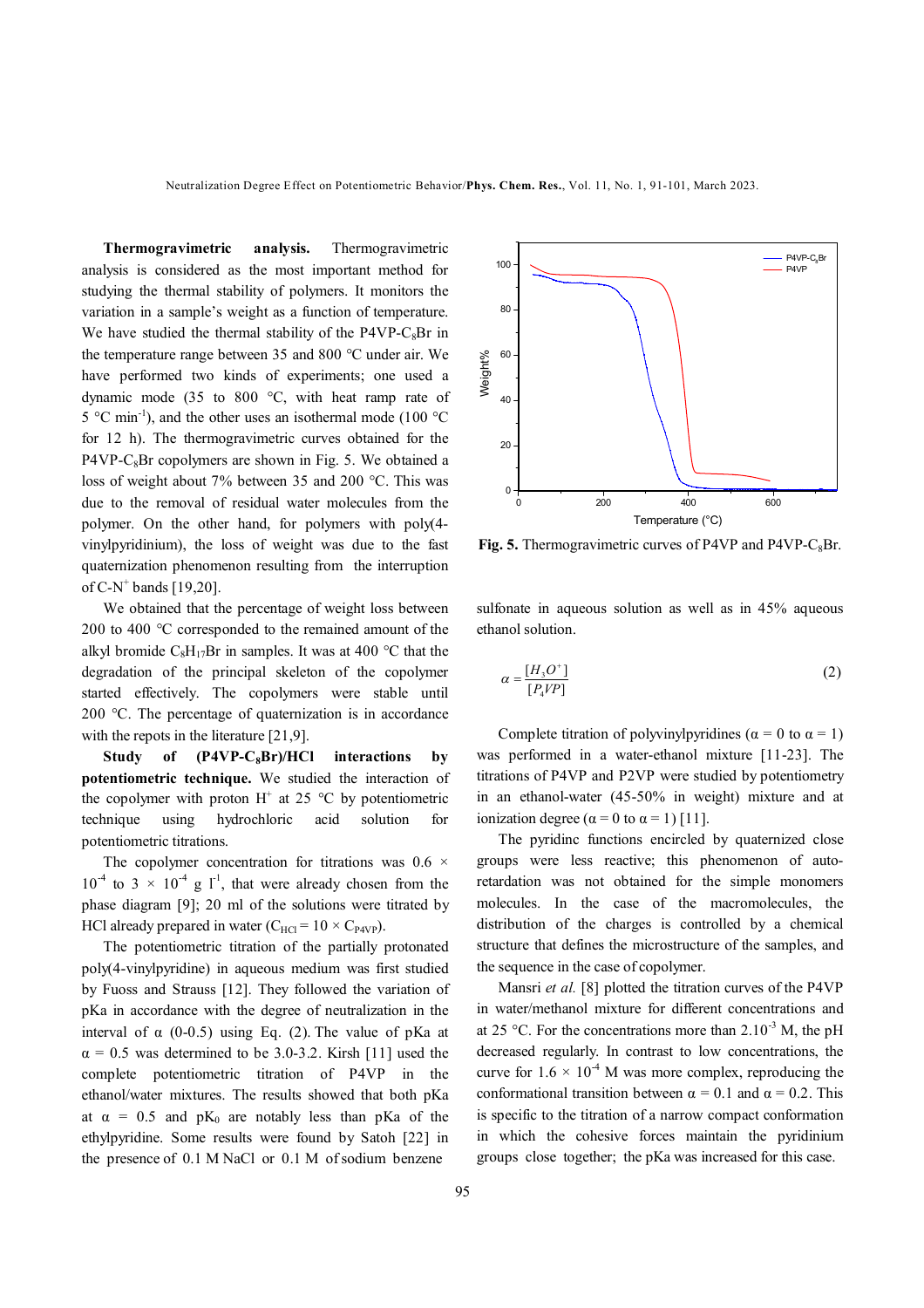The electrostatic repulsions in this area  $(\alpha: 0.1-0.2)$  start to go beyond the limits of the cohesive forces, and the compact conformation deals with a diminution of the pKa. The titration curve of the molecule model ethylpyridine is specific for weak base [8].

 Figures 6 and 7 represent the variation of pH as a function of neutralization degree at different concentration of P4VP-C<sub>8</sub>Br and fixed temperature of 25 °C. For the two copolymers, the pH decreased with an increase in the concentration of the polymer. The basic order of the solution decreased according to the concentration. For  $\alpha = 0$ , the pH of the solutions of P4VP-C<sub>8</sub>Br 48.8% copolymers is higher than the pH of P4VP-C<sub>8</sub>Br  $72\%$ copolymers. According to a study on the titration potentiometric of P4VP by Mansri *et al.* [8], the latter compound is more basic than the two copolymers P4VP- $C_8Br$  1 and P4VP- $C_8Br$  72%. It is known that the P4VP- $C_8Br$  2 is more acidic than the P4VP-C<sub>8</sub>Br 1.

 The effect of the quaternization percentage on pH variation is very obvious. Indeed, when the rate of quaternization of copolymer increases, the solution of copolymer becomes more acidic.

In the range of  $\alpha = (0-0.2)$ , the pH values of the P4VP [9] were higher than those of the P4VP-C<sub>8</sub>Br 1. These pH values for the P4VP-C<sub>8</sub>Br 1 were higher than those for the  $P4VP-C_8Br$  2. The decrease in values was due to the quaternization effect which led to the reduction of the azote atom by the octyl-bromide; this is typical in the titration. Indeed, this polyelectrolyte is characterized by a balance between the hydrophilic property of the pyridinium group and hydrophobic property of the alkyl bromide, which has provided polysoap features for these copolymers [24]. The micelles formation and steric hindrance are the common causes for a decrease in pH between the polymers.

For  $\alpha > 0.2$  the pH decreased quickly according to the quantity of the added hydrochloric acid, and for  $\alpha$  equal to or higher than 0.6, the pH varied very slightly.

 Another usual way to plot the pH metric titration data of polyelectrolytes is to represent the apparent pKa [25]. The negative logarithm of the apparent dissociation constant, pKa, is defined by Eq. (3) [24]:

$$
pK_a = pH + \log\left[\frac{\alpha}{1-\alpha}\right] \tag{3}
$$



**Fig. 6.** Titration curves of P4VP-C<sub>8</sub>Br 1 in water at  $25^{\circ}$  C.



**Fig. 7.** Titration curves of P4VP-C<sub>8</sub>Br 2 in water at 25 °C.

The  $pk_a$  value is not constant; it increases or decreases with a change in  $\alpha$  value of polyelectrolytes. The pK<sub>a</sub> can be expressed by a sum of two terms as shown in Eq. (4) [26].

$$
pK_a = pK_{a_0} + 0.43 \frac{\Delta G(\alpha)}{RT}
$$
\n<sup>(4)</sup>

In above formulation,  $pK_{a_0}$  is the intrinsic dissociation constant, pH is the acidity or alkalinity of solution,  $\alpha$  is the degree of protonation, T is absolute temperature, R is the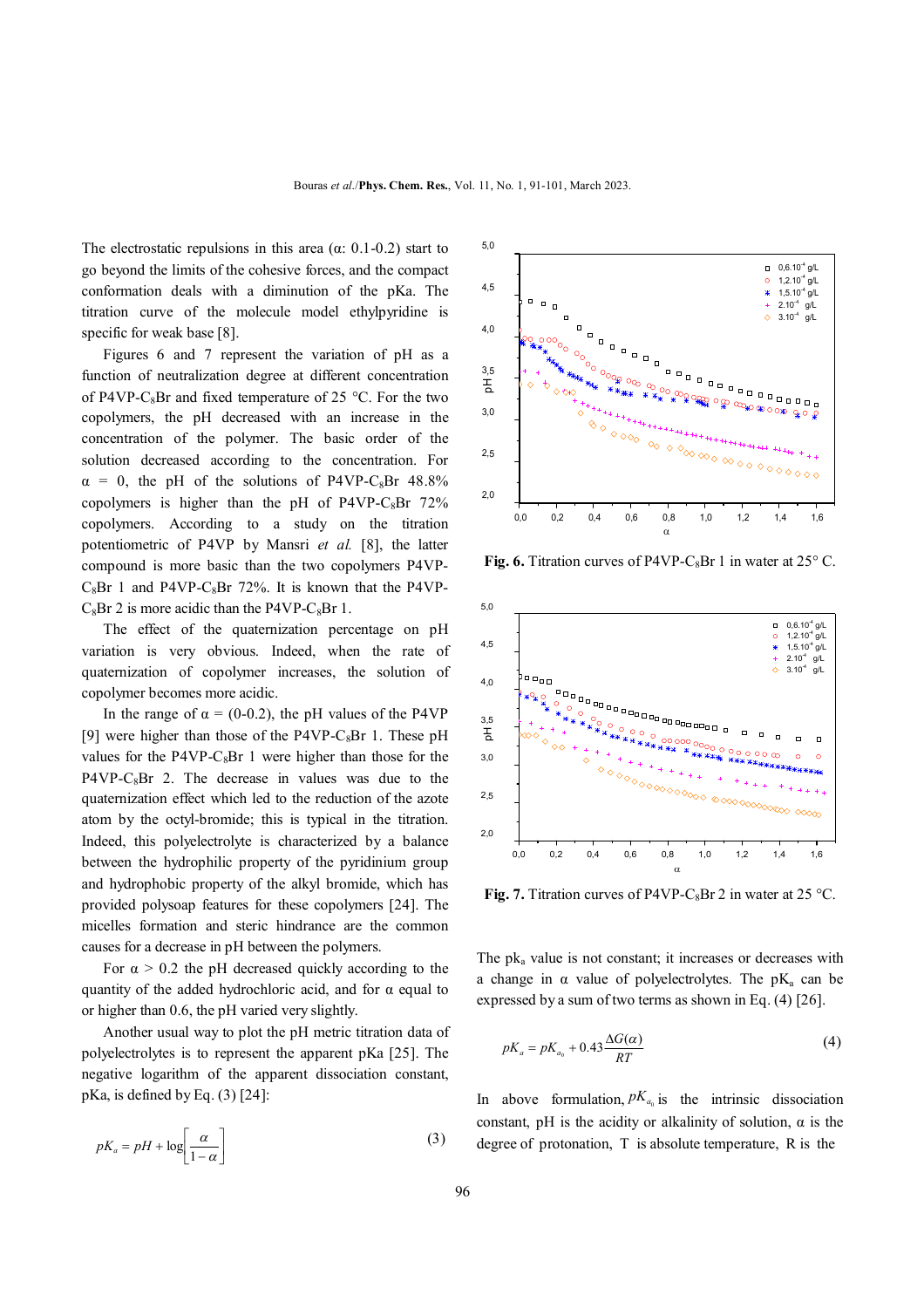gas constant, and ΔG is Gibbs free energy of dissociation of one mole of protons.

To remove a molar equivalent of protons at a given  $\alpha$ , it should be noted that the  $pK_a$  is proportional to the required free energy  $\Delta G(\alpha)$ .

Figures 8 and 9 show the plots of variation of pK<sub>a</sub> versus  $α$  at different concentrations of the P4VP-C<sub>8</sub>Br 1 and the  $P4VP-C_8Br$  2, respectively.

 These curves were obtained by the same results achieved from Figs. 5 and 6 using the Eq. (3).

In the interval of  $\alpha = [0-0.2]$ , an increase in pK<sub>a</sub> was obtained for all concentrations of the two copolymers. Between  $\alpha = 0.2$  and  $\alpha = 0.6$ , the pK<sub>a</sub> was stabilized. Above  $\alpha$  > 0.6, the pK<sub>a</sub> grows again for all the concentrations and increases at very low values of  $0.6.10^{-4}$  g  $l^{-1}$ .

The  $pK_a$  of P4VP [8] is higher than that of P4VP-C<sub>8</sub>Br, and the  $pK_a$  of P4VP-C<sub>8</sub>Br 1 is lower than that of P4VP- $C_8Br$  2. It is also observed that the  $pK_a$  values decreased with the rate of quaternization. Electrostatic interactions of the octyl bromide reduced the nitrogen atoms, which led to the disappearance of the conformation of transition in the P4VP [8]. The latter effect corresponds to the maximum active nitrogen atoms charged  $(N^+)$  with minimal energy [8].

 The conformation of transition changes were observed at  $\alpha = 0.2$  (critical neutralization degree) showing that an equilibrium exists between N and N<sup>+</sup>. For  $\alpha \ge 0.6$ , conformation stability was obtained and the chain was not completely unfolded in an acid medium in the present system [27].

 **Effect of Concentration on the pka variation of P4VP-C<sub>8</sub>Br.** P4VP-C<sub>8</sub>Br is soluble in water because it is charged by quaternization. The superposition of the two curves of  $pK_a$  of the two polymers for the same concentration showed that the effect of polymer concentration is not visible at the concentration superior  $0.6 \times 10^{-4}$  g l<sup>-1</sup>. The reason is that at very low concentration, the chains are scattered and thus there is no interaction between the polymer chains and the alkyl chains; the addition of HCl in the medium is mostly in low concentration. Figure 10 shows the conformation for P4VP- $C_8Br$  1; because it is less quaternized, the interactions are low, and no effect was obtained by an increase in the concentration.

The  $pK_{a_0}$  values were calculated by Eq. (3). Table 2



**Fig. 8.** pK<sub>a</sub> variation *vs*.  $\alpha$  of P4VP-C<sub>8</sub>Br 1 in water at 25 °C.



**Fig. 9.** pKa variation *vs*.  $\alpha$  of P4VP-C<sub>8</sub>Br 2 in water at 25 °C.

**Table 2.**  $pK_{a_0}$  Values of: -P4VP in Water/Methanol at 25 °C. - P4VP-C<sub>8</sub>Br 1 in Water at 25 °C. - P4VP-C<sub>8</sub>Br 2 in Water at 25 °C

| Monomer, Polymer, Copolymers | $pK_a$        |
|------------------------------|---------------|
| 4VP                          | 5.09          |
| P4VP                         | $4.04 - 4.64$ |
| P4VPC <sub>s</sub> Br1       | $2.94 - 3.23$ |
| $P4VPC_8Br$ 2                | $2.47 - 2.76$ |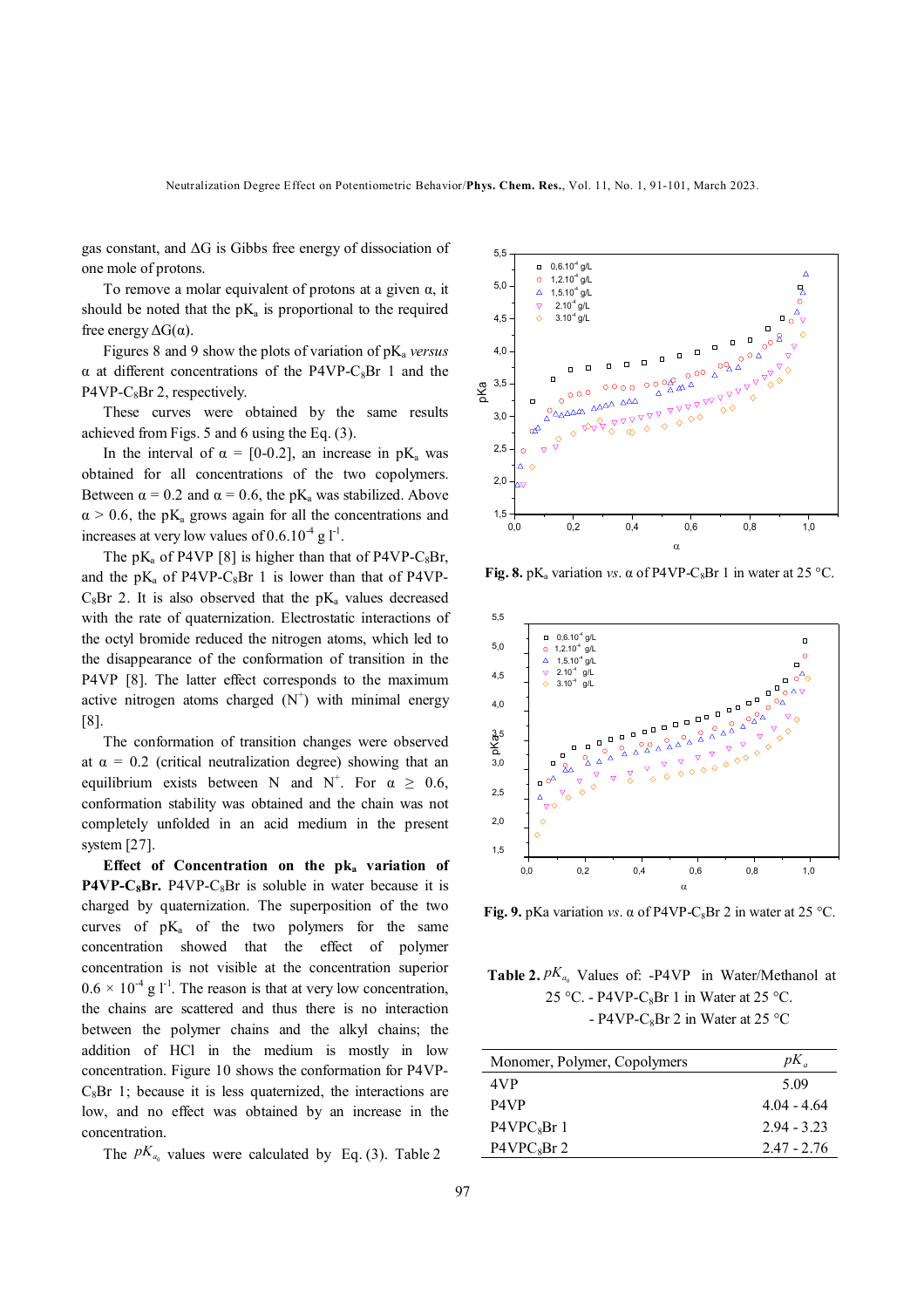

**Fig. 10.** Ajustement of pKa polynomial Mandel equation for P4VPC<sub>8</sub>Br 1 and P4VPC<sub>8</sub>Br 2: (a) C<sub>P4VP-C8Br</sub> =  $0.6 \times 10^4$  g l<sup>-1</sup>; (b):  $C_{PAVP\text{-}C8Br} = 1.2 \times 10^{-4} \text{ g l}^{-1}$ ; (c):  $C_{PAVP\text{-}C8Br} = 1.5 \times 10^{-4} \text{ g l}^{-1}$ ; (d):  $C_{PAVP\text{-}C8Br} = 2 \times 10^{-4} \text{ g l}^{-1}$ ; (f):  $C_{PAVP\text{-}C8Br}$  $3 \times 10^{-4}$  g l<sup>-1</sup>.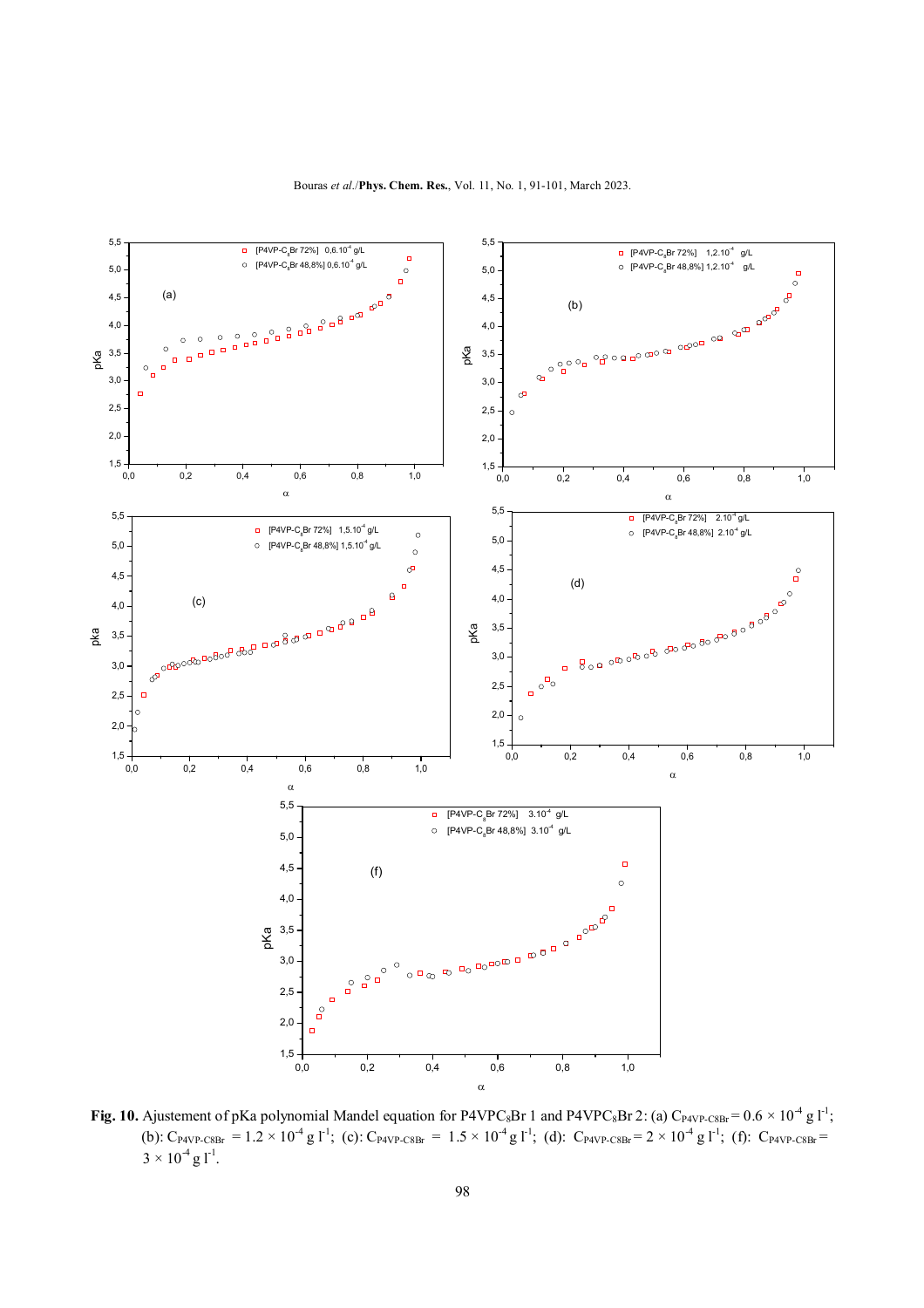shows that  $pK_{a_0}$  of the monomer analogue were higher than those of the P4VP, the P4VP-C<sub>8</sub>Br 1, and the P4VP-C<sub>8</sub>Br 2 for a concentration in range of  $(3 \times 10^{-4} \text{ g } l^{-1}$  and  $0.6 \times 10^{-4} \text{ g } l^{-1}$  $10^{-4}$  g l<sup>-1</sup>).

The  $pK_{a_0}$  of the copolymers increased by a decrease in the concentration. The dissociation constant of the pyridine function of copolymers in the absence of electrostatic interaction similarly reduced with the octyl bromide nitrogen's atoms. Coupling between the external rate of quaternization and the internal *pKa* is an intriguing phenomenon with implications beyond the rate of quaternization and concentration.

## **CONCLUSIONS**

 In this work, a poly(4-viniylpyridine) was synthesized by a free radical polymerization and characterized by the <sup>1</sup>H NMR and IR. The macromolecular weight was determined by viscometry. The quaternization kinetics of the P4VP was studied using octyl bromide. Two copolymers were obtained:  $P4VP-C_8Br$  1 and  $P4VP-C_8Br$  2. The characterization of these copolymers was accomplished by conductimetry, <sup>1</sup>H NMR, IR and ATG. The interaction between HCl and P4VP-C<sub>8</sub>Br was studied at 25 °C by potentiometric in water solution to get the total ranking of neutralization (0-1). The impacts of the quaternization percentage and the concentration on the potentiometric behavior were examined.  $pK_a$  and  $pK_{a_0}$  depend on both concentration and the rate of quaternization . The effect of the quaternization percentage on pH variation was very clear. In fact, when the rate of quaternization of copolymer increased, the solution of copolymer became more acidic. The  $pK_a$  decreases with the rate of quaternization. Electrostatic interactions of the octyl bromide reduced the nitrogen atoms, which caused the disappearance of the conformation of transition in the P4VP. The  $pK_{a_0}$  of the copolymers increased by a decrease in the concentration. The dissociation constant of the pyridine function of copolymers in the absence of electrostatic interaction similarly reduced the nitrogen atoms with the octyl bromide.

The augmentation of the proton  $H^+$  caused an augmentation of the pyridinium group and a loss of the conformation of transition. This changes in the

conformation of transition were observed at  $\alpha = 0.2$  (critical neutralization degree), showing that an equilibrium exists between N and N<sup>+</sup>. For  $\alpha \ge 0.6$ , there was conformation stability and the chain was not completely unfolded in an acid medium in system.

## **ACKNOWLEDGMENTS**

 The authors thank the National Agency for the Development of University Research (ANDRU) in Algeria for financial support.

# **REFERENCES**

- [1] Mansri, A.; Benabadji, K. I.; Desbrières, J.; François, J., Chromium removal using modified poly(4 vinylpyridinium) bentonite salts. *Desalination*. **2009**, *245*, 95-107, DOI: 10.1016/j.desal.2008.06.012.
- [2] Joanna, L.; Anish, K.; Bahruddin, S.; Sulaiman, A., Electro polymerized 4-vinyl pyridine on 2B pencil graphite as ionophore for cadmium(II). *Talanta*. **2012**, *88*, 477-483, DOI: 10.1016/j.talanta.2011.11.018.
- [3] Medjahed, K.; Tennouga, L.; Mansri, A., Series of poly(4-vinylpyridine) containing quaternary alkyl bromides: Synthesis and determination percentage of quaternization. *Macromol. Symp.* **2014**, *339*, 130-133, DOI: 10.1002/masy.201300152.
- [4] Shaplov, A.; Ponkratov, D. O.; Vygodskii, Y. S., Poly (ionic liquid)s: Synthesis, properties, and application. *Polym. Sci. B.* **2016**, *58*, 73-142, DOI: 10.1134/ S156009041602007X.
- [5] Zou, Y.; Wong, J. J.; Houk, K. N., Computational exploration of a redox-neutral organocatalytic mitsunobu reaction. *J. Am. Chem. Soc.* **2020**, *142*, 16403-16408, DOI: 10.1021/jacs.0c07487.
- [6] Urzùa, M. D.; Rios, H. E., Adsorption of poly(4 vinylpyridine) N-alkyl quaternized at the chloroform/water interface. *Polym. Int.* **2003**, *52*, 783- 789, DOI: 10.1002/pi.1148.
- [7] Rïos, H. E.; Gonzâlez-Navarrete, J. E.; Peha, M. X.; Sagredo, C. D.; Urzûa, M. D., Adsorption of poly-2-(dimethylamino) ethylmethacrylate-N-alkyl quaternized at the water/chloroform interface. *Colloids Surf. A: Phys. Chem. Eng. Aspects.* **2010**,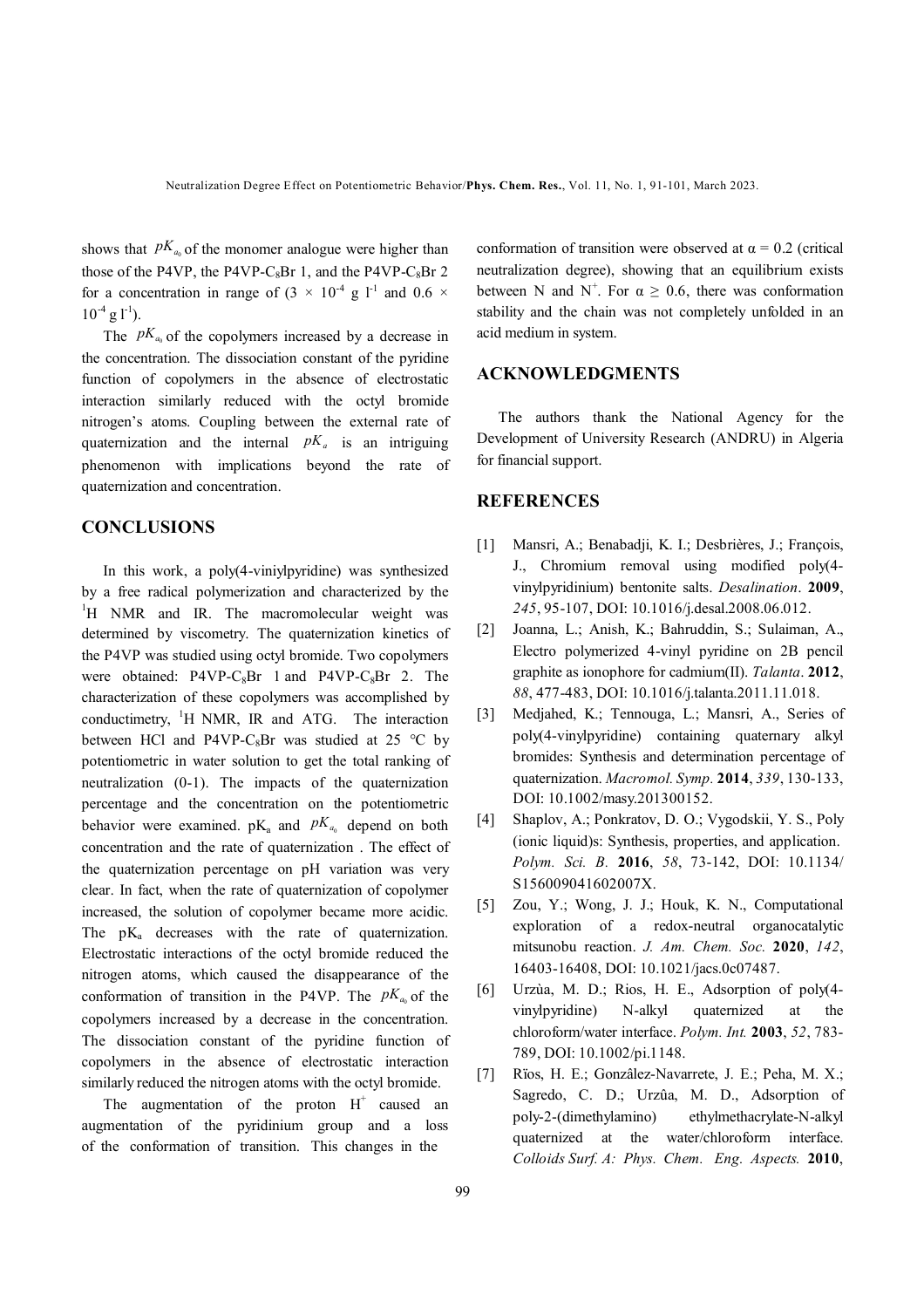*364*, 61-66, DOI: 10.1016/j.colsurfa.2010.04.037.

- [8] Mansri, A.; Choukchou-Braham, E., Potentiometry and conductimetry characterizations of poly(4 vinylpyridine) homopolymer in dilute water/ methanol solutions. *J. Macromol. Ind.* **2008**, *4*, 113-120, DOI: 10.1080/19443994.2013.822341.
- [9] Tennouga, L.; Bensalah, W.; Mansri, A., Poly(Noctyl-4-vinylpyridinium bromide) copolymers in aqueous solutions: potentiometric and thermodynamic studies. e-Polymers. **2018**, *18*, 551-558, DOI: 10.1515/epoly-2018-0079.
- [10] Roach, J. D.; Bondaruk, M. M.; Al-Abdulghani, A.; Shahrori, Z., Counterion binding in aqueous solutions of poly(vinylpyridines) as assessed by potentiometric titration. *Adv. Mater. Phys. Chem.* **2016**, *6*, 249-261, DOI: 10.4236/ampc.2016.69025.
- [11] Larabi, L.; Harek, Y.; Traisnel, M., Synergistic influence of poly(4-vinylpyridine) and potassium iodide on inhibition of corrosion of mild steel in 1 M HCl. J. Appl. Electrochem. **2004**, *34*, 833-839, DOI: 10.1023/B:JACH.0000035609.09564.e6.
- [12] Wever, D. A. Z.; Picchioni, F.; Broekhuis, A. A., Polymers for enhanced oil recovery: a paradigm for structure-property relationship in aqueous solution. *Prog. Polym. Sci.* **2011**, *36*, 1558-1628, DOI: 10.1016/j.progpolymsci.2011.05.006.
- [13] Stutzmann, E.; Ardhuin, F.; Schimmel, M.; Mangeney, A.; Patau, G., Modelling long-term seismic noise in various environments*. Geophys. J. Int.* **2012**, *191*, 707-722, DOI: 10.1111/j.1365- 246X.2012.05638.x.
- [14] Mehiaoui, L.; Benali, A; Tennouga L.; Bouras, B.; Medjahed, K., Polyelectrolyte complexes formation based on carboxymethylcellulose sodium salt (NACMC) and quaternized poly(4 vinylpyridine)(QP4VP). *Rev. Roum. Chim.* **2021**, *66*, 399-407, DOI: 10.33224/rrch.2021.66.5.02.
- [15] Li, G.; Shen, J.; Zhu, Y., study of pyridinium-type functional polymers. III. Preparation and characterization of insoluble pyridinium-type polymers. *J. Appl. Polym. Sci*. **2000**, *78*, 668-675, DOI: 10.1002/1097- 4628(20001017)78:3%3C668::AID-APP230%3E3.0.CO;2-A.
- [16] Marat, O. G.; Sergey, G. S.; Alexei, R. K., Synthesis and SFM study of comb-like poly(4-vinylpyridinium) salts and their complexes with surfactants. *Macro. Rapid Comm.* **2006**, *27*, 1048-1053, DOI: 10.1002/ MARC.200600175.
- [17] Postberg, F.; Khawaja, N.; Abel, B.; Choblet, G.; Rglein, C.; Gudipati, M. S.; Henderson, B. L.; Hsu, H. W.; Kempf, S.; *et al.,* Macromolecular organic compounds from the depths of Enceladus. *Nature*. **2018**, *558*, 564-568, DOI: 10.1038/s41586-018-0246- 4.
- [18] Borah, P.; Dutta, A., A conductivity study of polyelectrolytes based on 4-vinylpyridine and butyl methacrylate. *Ionics*. **2008**, *14*, 313-321. DOI: 10.1007/s11581-008-0203-6.
- [19] Narayan, R.; Liberty-robert, C.; PELTA, J.; Tarascon, J. M.; Dominko, R., Self-Healing: An emerging technology for next-generation smart batteries. *Adv. Energ. Mater. Rev.* **2021**, 2102652, DOI: 10.1002/aenm.202102652.
- [20] Peng, X. J.; He, H. P.; Liu, Q.; She, K.; Zhang, B. K.; Wang, H. S.; Tang, H.; Pan, Y., Photocatalystcontrolled and visible light-enabled selective oxidation of pyridinium salts. *Sci. China Chem.* **2021**, *64*, 753-760, DOI: 10.1007/s11426-020-9958-6.
- [21] Mansri, A.; Frere, Y.; Chovino, C.; Gramain, P., Poly[N-(polyethyeneoxide-yl-4-vinylpyridinium tosylate] (s). Synthesis and thermal properties. *Monom. Polym.* **2000**, *31*, 55-62, DOI: 10.1163/ 156855500750198726.
- [22] Lamm, G.; Pack, G. R., Counterion condensation and shape within Poisson-Boltzmann theory. *Biopolymers*. **2010**, *93*, 619-639, DOI: 10.1002/bip.21421.
- [23] Raffa, P.; Wever, D. A. Z.; Picchioni, F.; Broekhuis, A., Polymeric surfactants: synthesis, properties, and links to applications. *Chem. Rev.* **2015**, *115*, 8504- 8563, DOI: 10.1021/cr500129h.
- [24] Ghasemi, M.; Larson, R. G., Role of electrostatic interactions in charge regulation of weakly dissociating polyacids. *Prog. Polym. Sci.* **2021**, *112*, 101322, DOI: 10.1016/j.progpolymsci.2020.101322.
- [25] Yu, L.; Liu, Z.; Hu, X.; Kong, L.; Liu, S., Fluorescence quenching reaction of polyvinylpyrrolidone-eosin Y system for the